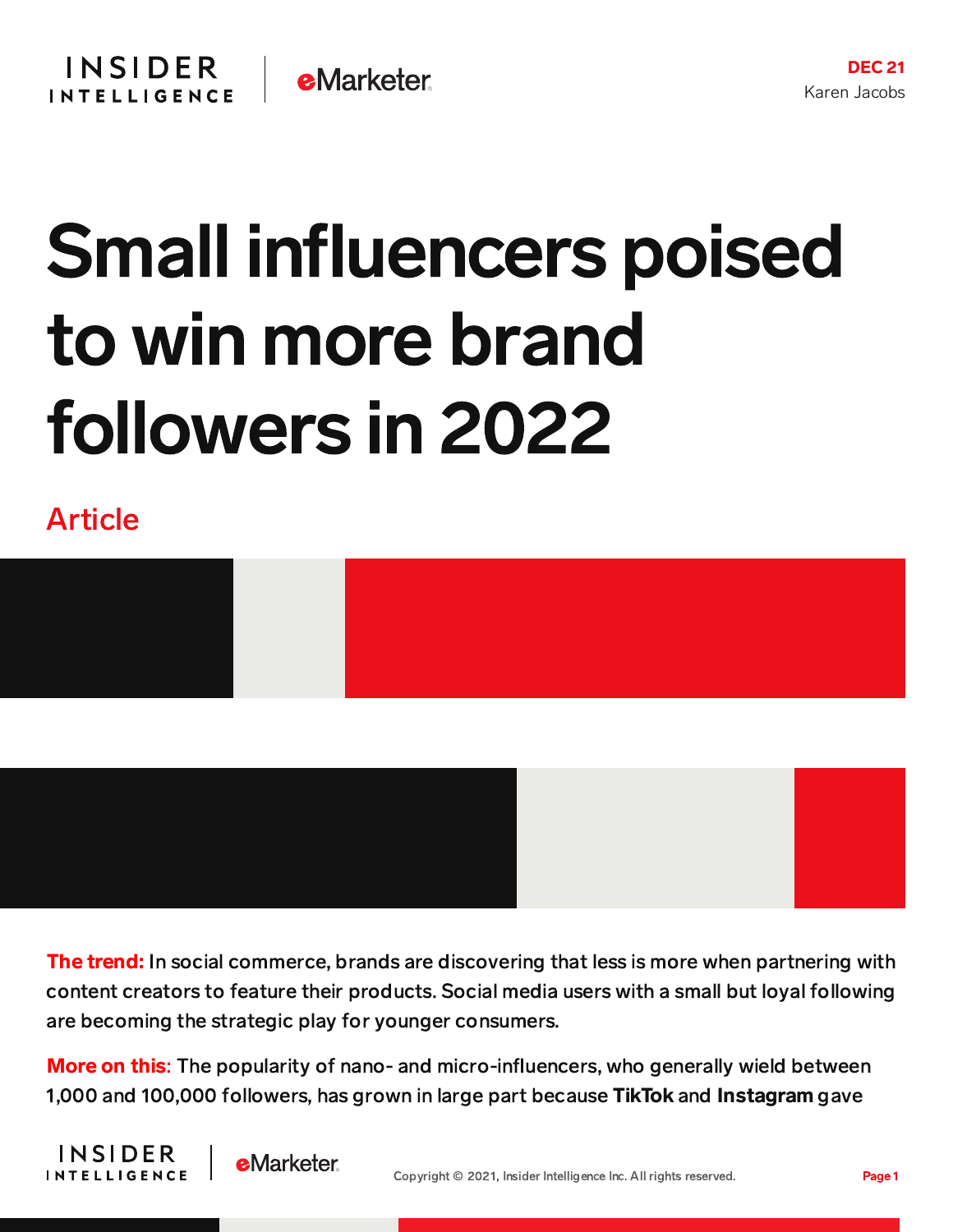millions of users the ability to post videos about products and potentially get their content in front of millions of viewers. Brands also covet these influencers for their ability to find audiences with highly specific interests and help extend engagement.

Though conventional wisdom suggests that bigger is better, micro-influencers offer many benefits to brands.

- **Trusted advisers:** These creators are trusted by their followers and seen as more [authentic.](https://content-na1.emarketer.com/influencer-marketing-reached-new-heights-2021) A [poll](https://www.prweek.com/article/1724983/celebrity-influencers-losing-touch?mkt_tok=ODUwLVRBQS01MTEAAAF--DiCLTdN4K7TBBYX2lKEiwz8Iiegx6Xry8Wl2CGli8qSciGVQY4oBl0r51wcniZCZ_bmk2BKhoap6kduZWZTdqn9tYa6DvxceurlaXEbmObY) of 9,000 people in the US, UK, Canada, Germany, France, and Australia found that 56% would rather follow normal people on social media than celebrities because of the authenticity of their content.
- Affordability: Nano- and micro-influencers are less costly than macro-influencers. [HypeAuditor](https://content-na1.emarketer.com/mirco-influencers-present-macro-opportunities) data revealed that 70.7% of influencers with 1,000 to 10,000 followers charge up to \$100 per Instagram post, while 76.9% of influencers with more than 1 million followers demand \$1,000 or more.
- Availability: As social media platforms [expand](https://content-na1.emarketer.com/social-media-platforms-offer-yet-more-tools-capitalize-on-commercial-promise-of-creator-economy) tools for creators, the potential microinfluencer market is growing.

**Evolution = Opportunity:** Social platforms are rolling out new features to give creators more ways to get discovered and make [money,](https://content-na1.emarketer.com/influencer-monetization-2021) and one way they're doing it is by connecting them with relevant brand partners. At the same time, widening social commerce capabilities are giving brands more ways to gain sales, making online connections to consumers all the more important.

- Well-known brands such as Coca-Cola, Sephora, and Gillette as well as lesser-known directto-consumer companies have found success partnering with [micro-influencers.](https://digiday.com/marketing/a-cost-effective-option-why-dtc-brands-are-believing-in-micro-influencers/)
- Spending on influencer marketing in the US is expected to rise 12.2% to \$4.14 billion in 2022, on top of a 33.6% spike projected for 2021, per our estimates.